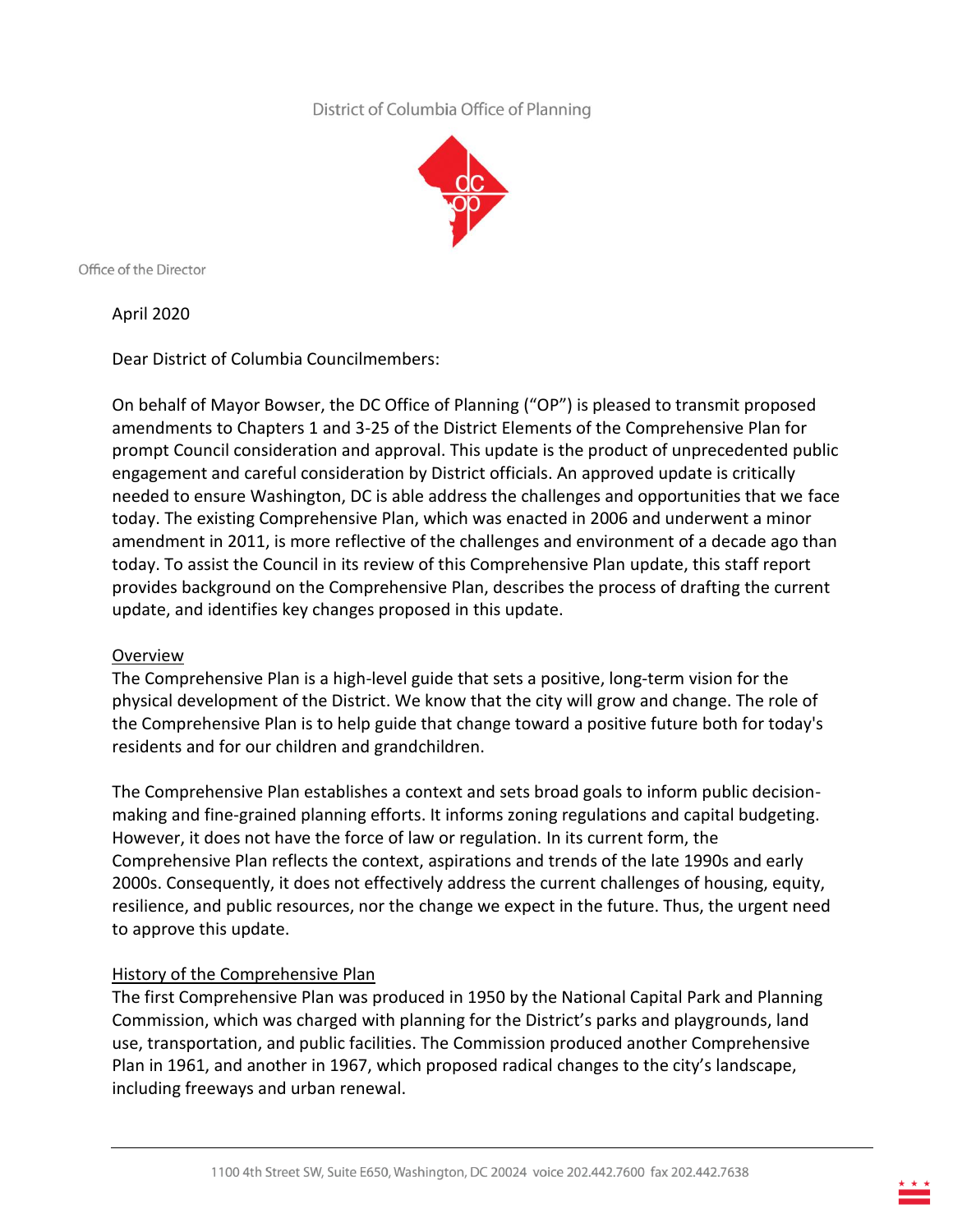In 1973, the federal Home Rule Act designated the Mayor of the District of Columbia as the city's principal planner. The Comprehensive Plan was divided into "District" Elements to be prepared by the District's Office of Planning, and "Federal" Elements to be prepared by the National Capital Planning Commission (NCPC). The first Comprehensive Plan of the post-Home Rule era was completed in 1984. Between 1984 and 2005, the District Elements were amended four times. A 1985 amendment added the Land Use Element and maps. The 1989 and 1994 amendments added Ward Plans to the document, roughly tripling its size. The 1998 amendments included a variety of map and text changes to reflect then-current conditions.

In 2004, as the District was emerging from the federal control board and as its population decline had come to an end, the District commenced a full rewrite of the Comprehensive Plan that would analyze existing conditions and trends, engage residents, and provide a fresh look at the District's future. The DC Council adopted the new Comprehensive Plan in 2006. In 2011, the District adopted a minor amendment to the 2006 Comprehensive Plan, consisting primarily of technical corrections and a limited number of policy updates. In 2016, OP launched a second amendment to the 2006 Comprehensive Plan, resulting in an update with substantial and much needed revisions reflecting our city's current context and needs. Update vs. Rewrite

The scope, document structure, public engagement, and time period of this Comprehensive Plan update reflect that this amendment cycle is a "major update/revision" as defined in the current Implementation Element (2514.2). The full rewrite in 2006 was preceded by a two-year long assessment and visioning process that culminated in a document, "A Vision for an Inclusive City" that served as the foundation for the new Comprehensive Plan. The extensive public engagement for this update centered around revisions to the existing document. For example, during the open call for amendments, OP invited the public to provide feedback on the existing document. Moreover, this update maintains the existing structure of the 2006 Comp Plan text and maps, and the policies and actions are provided for a five-year timeline and not a new 20 year horizon. This update did not involve the visioning and document re-structuring of a rewrite, but it did involve more substantial updating and outreach than the 2011 update. OP anticipates that the next amendment cycle, as called for in the current Implementation Element, will be a full rewrite.

### The Comprehensive Plan Update and Coronavirus

While the draft update of the Comprehensive Plan was available for public review, a new and aggressively contagious Coronavirus emerged in Wuhan, China, infecting thousands of people across the globe and causing Coronavirus Disease (COVID-19). In response, Mayor Bowser issued orders to close nonessential businesses and, along with the governors of Maryland and Virginia, issued a stay at home order. The number of cases and deaths caused by COVID-19 and the economic and social impacts of the resulting crisis are still unknown, but even when related data become available, it will take months and possibly years to fully comprehend and respond to the impacts of this public health emergency.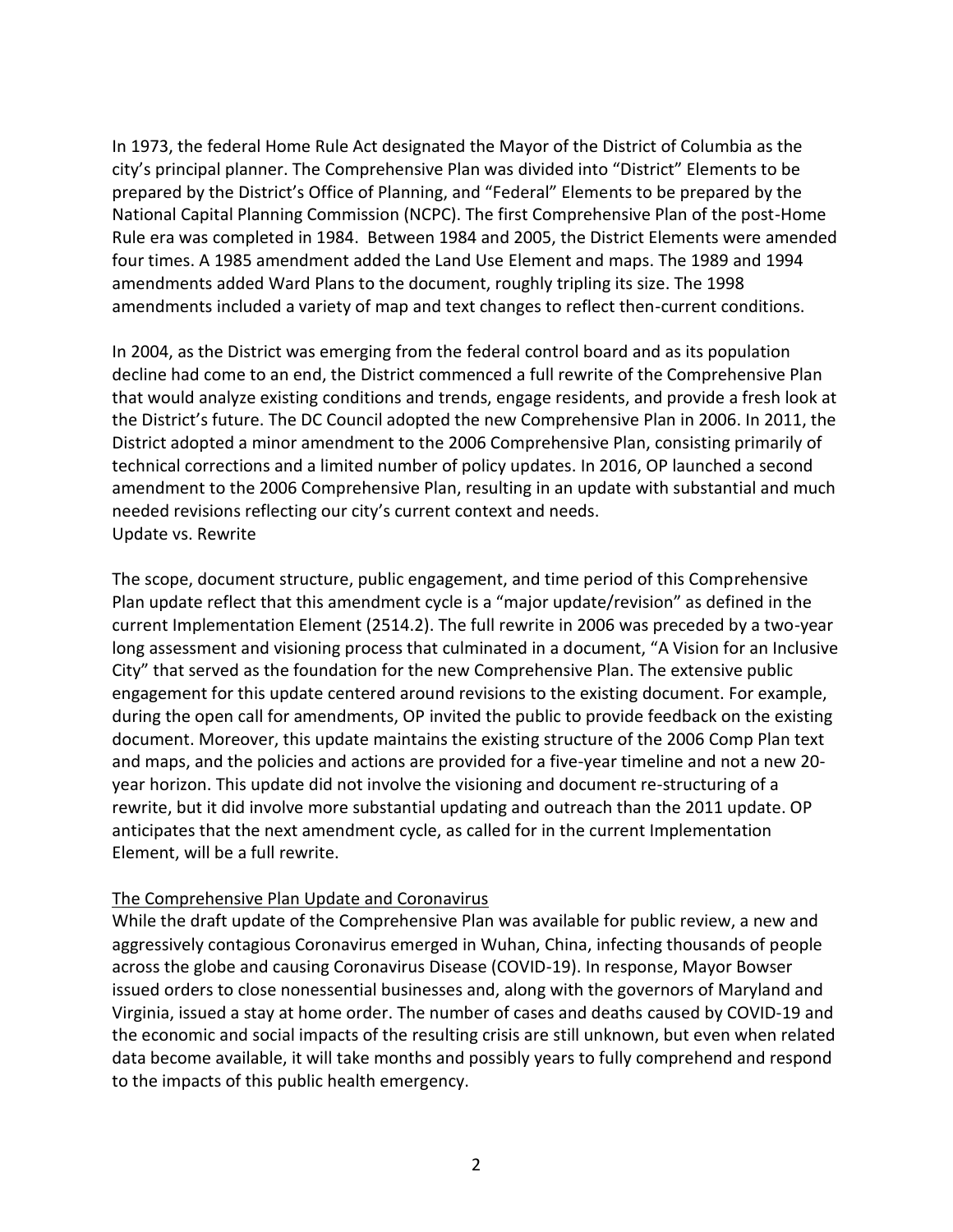The 2020 public health emergency and resulting economic crisis arising from COVID-19 have altered and will continue to change many aspects of Washington, DC and its residents' lives. This experience also highlights the importance of a relevant and updated Comprehensive Plan. A long-term, high-level plan is always important, but especially during uncertain times and emergencies. The Comprehensive Plan serves as a critical anchor to help the District move toward its goals based on its underlying values, which remain unchanged during unexpected and traumatic events. The policies set forth in the Comprehensive Plan can unify and align communities as well as address unprecedented circumstances and their ongoing effects.

COVID-19 first appeared in the District during the final months of a nearly half-decade process of updating the Comprehensive Plan. As the District Government grappled with the immediate effects through unprecedented action, such as moving some agencies to operate on a fully remote basis, OP took a hard look to determine whether and how to move forward with the Comprehensive Plan.

Upon analyzing the Comprehensive Plan in light of the public health emergency, OP confirmed that it stands up to many of the changes we are experiencing and will continue to experience. Given the level of public and agency feedback that is represented in this update, the Mayor's proposal embodies the best planning and thinking of the District over the last few years. The Comprehensive Plan will continue to serve as a critical guide for responding and recovering from this dual public health and economic crisis. Especially notable in this update are valuable additions around resilience, equity, housing, and public facilities that are more relevant than ever. We made targeted adjustments to broaden language given that much of the focus of disaster-related language was placed on physical disasters and economic language did not anticipate a pandemic-driven economic downturn. We added new policies and actions related to ongoing monitoring, response, and recovery related to this event.

We recognize that in a time of crisis, while tracking and responding to immediate needs, considering the broader goals and vision of the District is challenging. Hence this Comprehensive Plan will serve as that reminder and guide, as we all come together to work toward a more equitable and resilient District than ever before.

### Public Engagement Process

Public engagement has been a hallmark of the Comprehensive Plan update process and has been broader and deeper outreach of any previous effort for an update. Through various engagement events and venues, OP has heard from tens of thousands of residents and stakeholders. This input has helped shape the update. In 2016, OP kicked off the amendment cycle by hosting seven town hall meetings across the District. Then, in 2017, during the official open call for amendments, OP held over 100 community-based office hours across all eight wards. The open call process yielded over 3,000 amendment proposals. OP also incorporated public input from other venues, including feedback provided through the DC Council's review of the Framework Element in 2018 and 2019; OP's 2019 DC Values Campaign, which reached nearly 3,100 residents and stakeholders across all eight wards; and numerous housing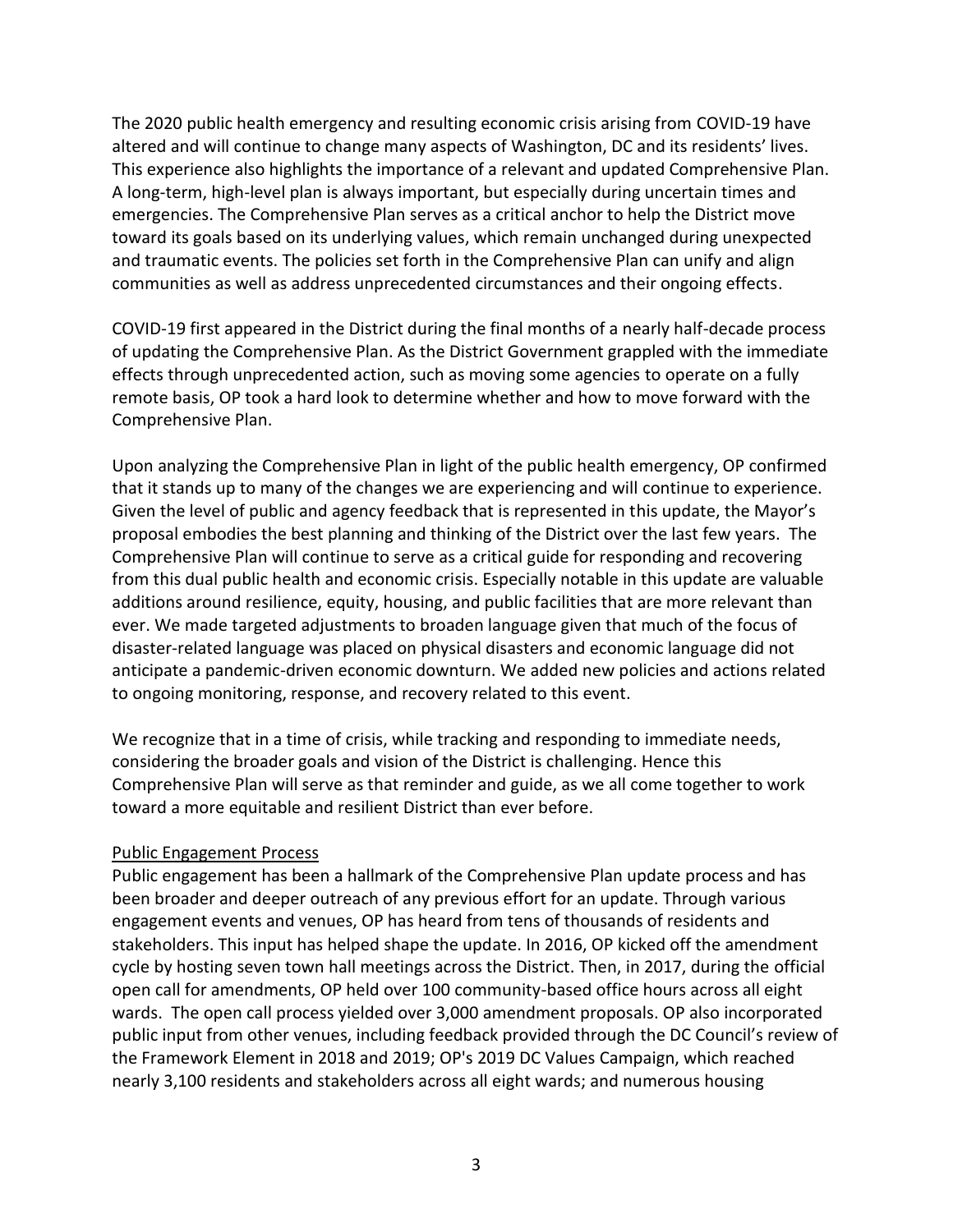engagements in 2019. The update integrates more than 40 plans produced by District agencies, including small area plans, the preparation of which entailed hundreds of public engagements. In October 2019, OP launched the final public review process, and took several steps to prioritize meaningful ANC participation, including holding trainings about the process and timeline; hosting ANC-specific trainings about key changes; and attending ANC meetings. As a result, OP received 33 official ANC resolutions.

The public review process for the draft Comprehensive Plan update illustrates how OP has balanced our commitment to robust public engagement with the urgent need to deliver the proposal to the Council in time to allow for the Council to approve it before the end of 2020. Upon the draft update's release, OP heard from many residents, ANCs, and stakeholders who support moving the process to adopt the Comprehensive Plan forward with all deliberate speed, because they desire to see their input reflected in an updated, adopted Comprehensive Plan. Others asked that the review period be extended, and in response it was extended to ultimately to provide 88 days for the public and 123 days for ANCs. This time frame represents the longest period of feedback provided for a draft Comprehensive Plan.

Moving forward, OP remains committed to public engagement. Each ANC that provided feedback on the public review draft will receive a written response from OP with information regarding the inclusion of their feedback in the Comprehensive Plan amendment. The DC Council will receive all the feedback submitted by the public and ANCs. In addition, ANCs will be able to arrange for OP staff to discuss with them and review the feedback. Also, OP staff will deploy a series of communications throughout the Spring and Summer months to share the Comprehensive Plan Update with residents. OP intends to support a range of community discussions subsequent to the resolution of the COVID-19 public health emergency as part of our ongoing work. Moreover, we anticipate that the DC Council will provide final opportunities for public input prior to adopting the approved Comprehensive Plan, and we stand ready to engage with residents through the Council process.

### Significant Updates to the Comprehensive Plan

The significant changes included in the update fall into five broad categories: COVID-19, housing, equity, resilience, and public resources.

- 1. COVID-19: The Introduction and several Citywide Elements were refined to align with the new landscape created by the recent emergence of the Coronavirus and resulting COVID-19 disease. The refinements include expanding language around resilience, response and recovery, and public health emergencies, as well as modifying language related to the economy.
- 2. Housing: The Housing Element was modified to reflect the District's goal of producing 36,000 new units by 2025, of which 12,000 will be affordable to low- and moderateincome households, and to address pressing issues across the housing continuum, from homelessness to homeownership. The updated Housing Element includes definitions and policies related to housing affordability and physical, economic and cultural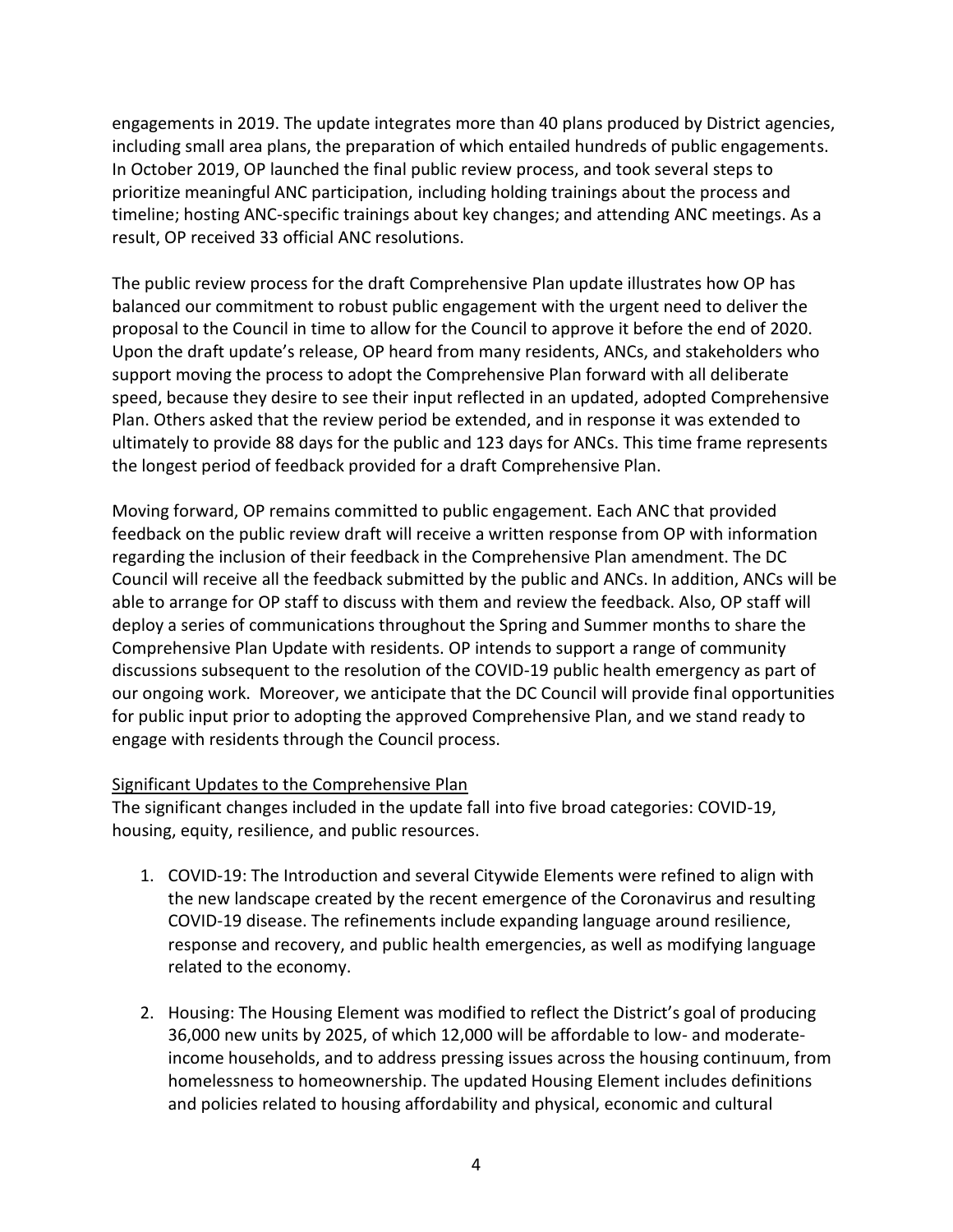displacement and housing for specific populations (i.e. seniors, large family households, etc.).

- 3. Equity: The update includes a supplemental Equity Crosswalk that highlights Comprehensive Plan policies and actions that explicitly address racial equity. Taken together, these policies will help to deliver on the equity goals expressed in the Framework Element and make a tangible difference in the lives of DC residents who have yet to reap the benefits of the growth and change in the city. Additionally, throughout the Citywide Elements, the update highlights important data and trends related to disparities across race and income. These data become important benchmarks to evaluate the effectiveness of our policies and actions toward meeting racial equity goals stated in the Framework element.
- 4. Resilience: The update introduces resilience approaches to the Comprehensive Plan. These additions will guide the District in becoming an equitable, livable city that can respond to both human-made and natural shocks and stressors, including displacement and other risks posed by climate change and public health emergencies. The update includes a supplemental Resilience Crosswalk that highlights the new cross-cutting policies and actions in the Citywide and Area Elements.
- 5. Public resources: The update introduces a civic infrastructure policy to facilitate coordination of master facilities plans across parks, schools, libraries, and recreation centers. Recognizing that our streets and sidewalks are more than just conduits for cars and commuters, the updated Urban Design Element includes a public life section that addresses the use of these important public spaces for cultural life and celebration.

The update also includes language and tone changes to clarify and better reflect current policy. For example, in policies and actions directive words such as "should" and "encourage" replace mandatory language such as "shall," "require," and "must" to better reflect the Comprehensive Plan's role as a guide. In addition, phrases like "protect neighborhood character," which has been documented to have been used to perpetuate racial exclusion and segregation, has been replaced with "respect neighborhood character" to reframe this important objective using an inclusive tone. However, we retained phrases like "protect historic resources" because that remains consistent with our current historic preservation policy.

The update incorporates key policies and actions from Small Area Plans and other plans and studies completed during the life of the 2006 Comprehensive Plan. OP reviewed more than 40 plans completed by District and federal agencies and worked with agency staff to identify relevant policies and actions for inclusion in the updated Comprehensive Plan. For example, the updated Environmental Protection Element integrates goals and actions from Sustainable DC 2.0. Similarly, the updated Parks, Recreation, and Open Space Element reflects principles and guidance from the 2014 Parks Master Plan. The updated Community Services and Facilities Element incorporates conclusions of the 2018 Health Equity Report, highlighting key social determinants of health and differential health outcomes, as well as related health plans for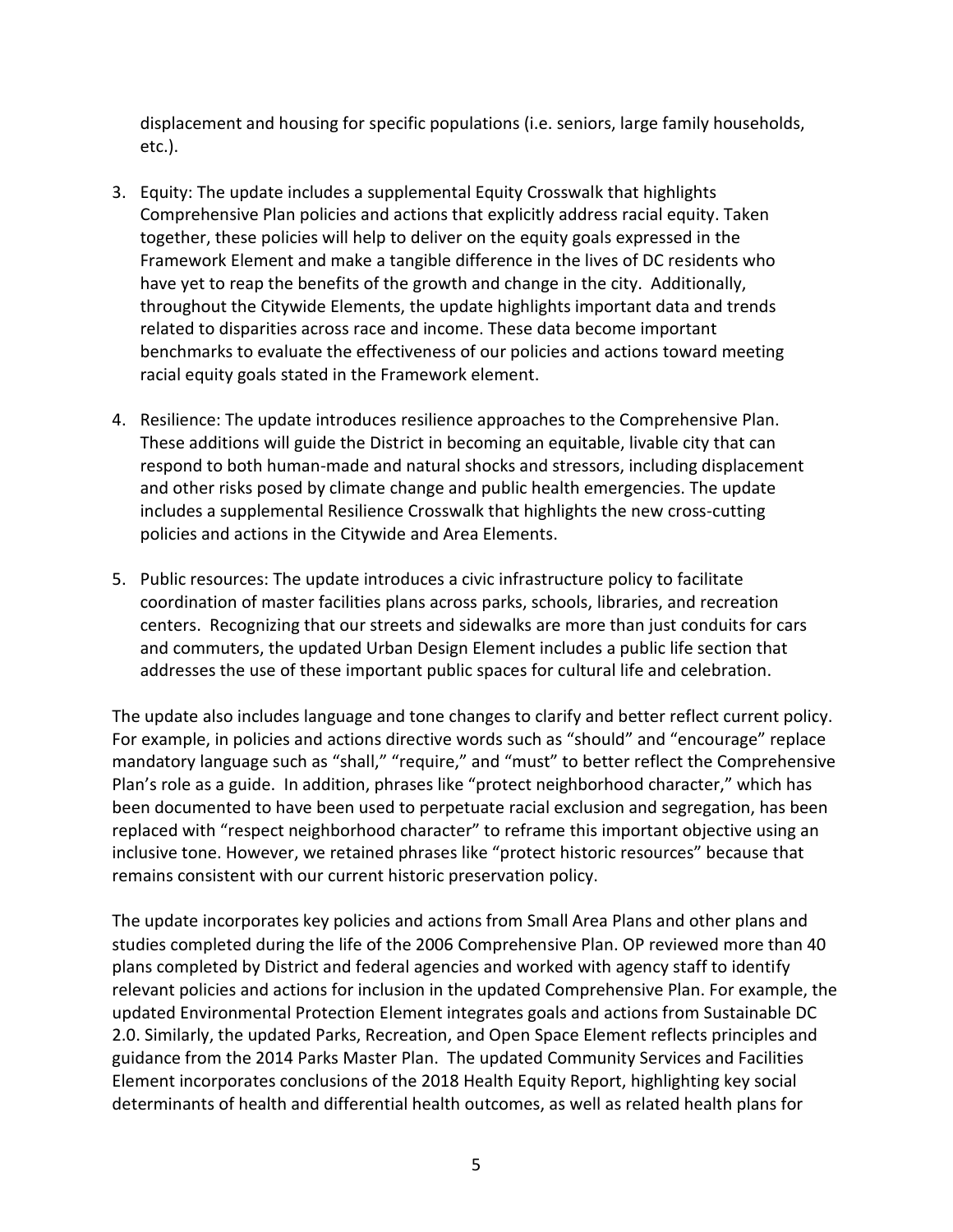addressing these disparities. Based on the 2018 DC Public Education Master Facilities Plan, the update more clearly links DCPS and public charter school facility planning with population growth forecasts.

The update reflects recent data, including data from the U.S. Census Bureau's 2017 American Communities Survey. OP worked with several DC agencies to update their modeling based on this data. In some instances, the update retains 2015 data to provide greater context for the narratives presented. Some data points, such as commuter data in the Area Elements, were deleted due to the data no longer being collected. Finally, although the Comprehensive Plan has a horizon of 2025, additional forecasting and projections were included where available. For example, some forecasting and projections go to 2030 and 2045 in an effort to provide decision makers with well-rounded and robust information to aid in future implementation.

The updated Generalized Policy Map (GPM), which helps to guide land use decision-making in conjunction the Future Land Use Map and the Comprehensive Plan text and maps, includes for the first time Future Planning Analysis Areas, which are areas of large tracts and / or corridors that are anticipated for a change in density and intensity of use. In these locations, planning efforts will be undertaken to analyze land use and policy impacts and ways to support growth. The updated GPM also includes Resilience Focus Areas, where future planning efforts are anticipated to improve resilience to flooding, especially in areas within the 100- and 500- year floodplains. Finally, the updated GPM incorporates the boundary for the Proposed State of Washington, Douglass Commonwealth, which encompasses all of the District of Columbia, except an area around the Monumental Core that will remain a federal government enclave.

Finally, OP updated the Future Land Use Map (FLUM), which generally depicts the policies of the Land Use Element's intended uses for roughly 20 years into the future. In conjunction with other parts of the Comprehensive Plan, the FLUM serves as an important guide for zoning decisions. The land use designations on the map reflect the recommendations of small area plans completed since 2006. In addition, the updated FLUM reflects policies supporting continued focus for growth at metro stations and along corridors and anticipates the transfer of federal land.

# Feedback from Public Review

Public and ANC feedback received during the public review period was very diverse. However, a handful of trends emerged:

- Most of the comments on the text were for the Housing, Transportation, Upper Northeast Area, Lower Anacostia/Near Southwest Waterfront Area, and Land Use Elements. Each of these elements received over 100 comments.
- Many comments were supportive of the draft Comprehensive Plan generally, in addition to specific issues such as equity, affordable housing, and accommodating needs of older adults and persons experiencing homelessness.
- Finally, most of the comments on the maps were requests for increased density on the FLUM along major corridors and additional Future Planning Analysis Areas on the GPM.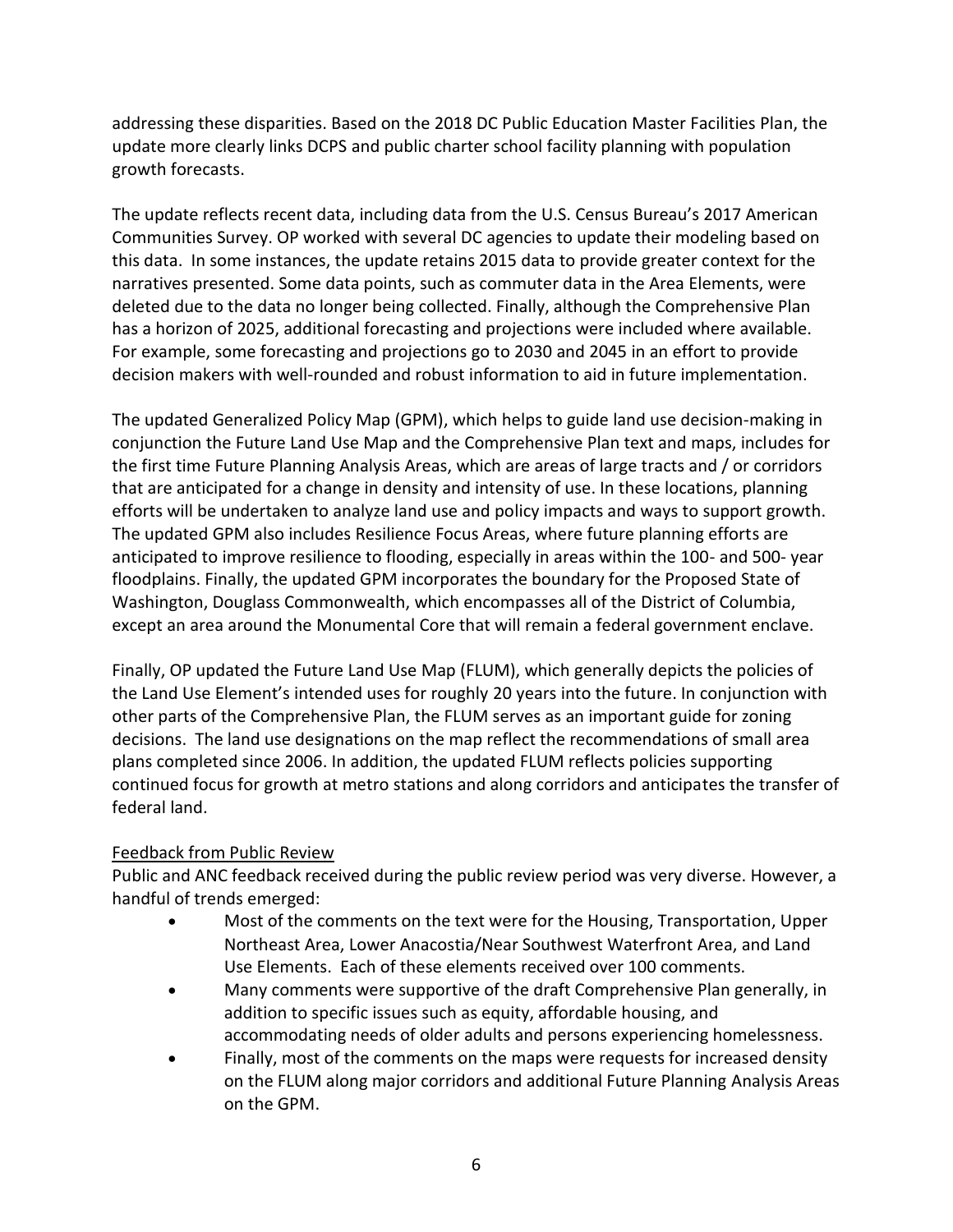In responding to the comments received during public review, OP was guided by the following questions:

- Does the feedback align with the principles of the Comprehensive Plan? There are 40 guiding principles for the Comprehensive Plan and all revisions proposed must be in alignment with those principles.
- Is the feedback addressed sufficiently in one of the Comprehensive Plan Elements? We recognize that policies in one element of the Comprehensive Plan may support goals for other elements. For the sake of consistency, we place the context and description of a policy or action in one element, and where relevant to another element, we provide a cross reference.
- Is the feedback appropriate to incorporate into a Comprehensive Plan? The Comprehensive Plan is intended to provide high-level guidance for decisionmaking around the physical layout and environment of the District. It does not dictate zoning, create laws or programs, make budgeting decisions, or plan for operations of government.
- Has there been sufficient analysis and community engagement of the feedback to incorporate it? The open call process in 2016 was designed to solicit from the public a range of ideas about potential policies and actions, including new ideas that had not been analyzed by OP or vetted by community residents. However, this public review process was not designed to incorporate newly proposed and unvetted policies or actions. Moving forward, such ideas can be considered in other place-based planning work or in the Comprehensive Plan rewrite.

After analyzing over 1,000 comments we received from the public and approximately 1,500 comments we received from 33 ANCs across all eight wards, we updated the 10/15/19 draft, with the following results:

- Overall, 78% of the feedback was integrated, supported, or acknowledged in the Mayor's proposal.
- About 16% of the comments were incorporated as proposed, or with some modifications.
- About 62% of the comments were already captured in one or more parts of the Comprehensive Plan. In the Mayor's proposal, OP included cross-references for similar language across multiple chapters.
- The updates to the Future Land Use Map between the 10/15/19 draft and the Mayor's proposal created an additional 2.3% of land use capacity on less than 1% of land area (535 acres).
- Across all elements, we made updated language about parks and open space. ANCs from all Wards expressed interest in prioritizing safe, accessible, and activated open space.
- ANCs also prioritize the need for housing options to meet the needs of all residents. This feedback helped shaped new policies, actions, and expanded language across all elements to consider the housing needs of older adults, the LGBTQ+ community, people with disabilities, and other vulnerable populations.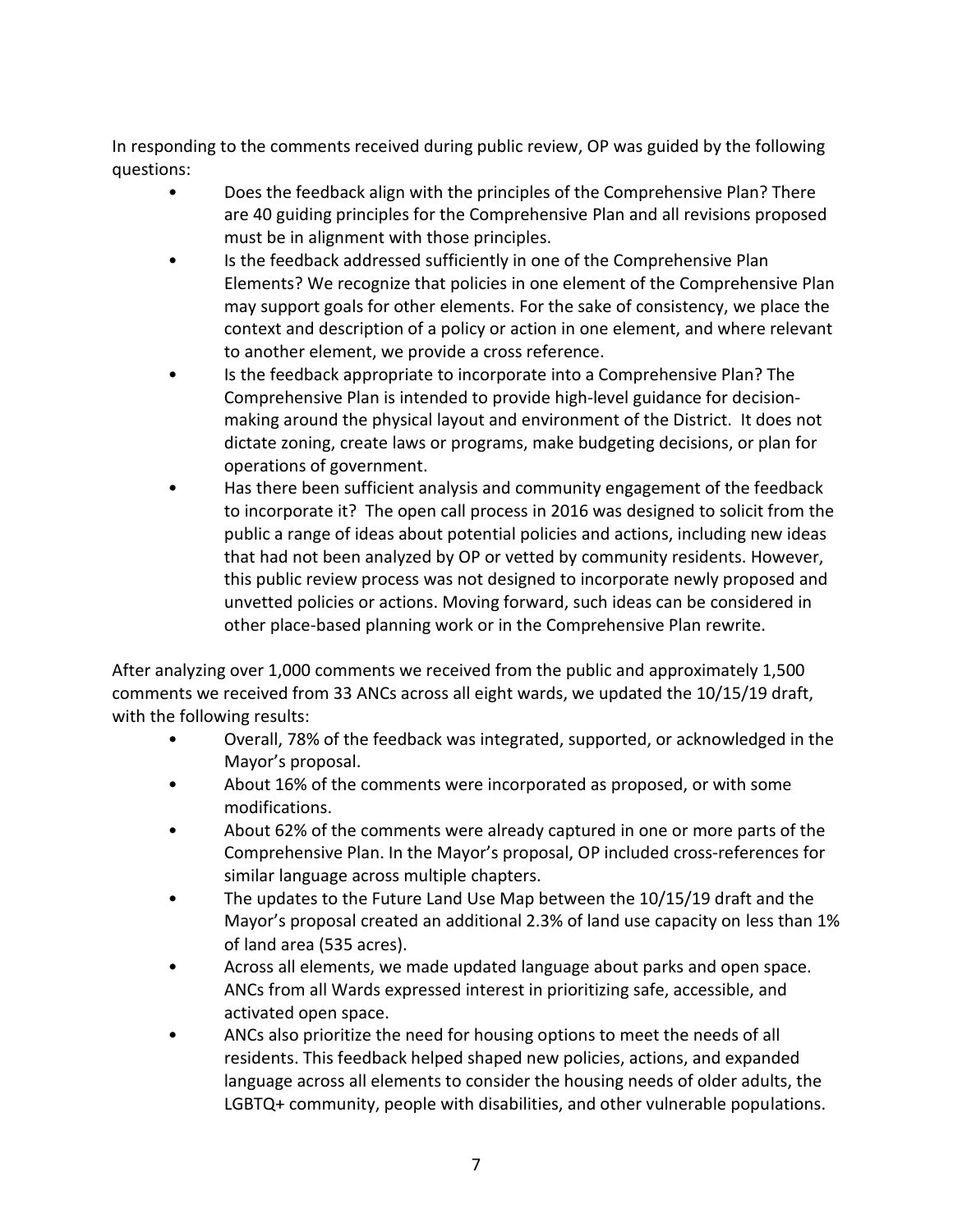• Access to all modes of safe transportation options was emphasized by ANCs. The Comp Plan was amended to include additional guidance on topics ranging from Vision Zero to truck routes.

As part of the legislation to adopt the Framework Element of the Comprehensive Plan, the DC Council included an amendment (Act A23-0127) which directed OP to develop a report to the Council to provide guidance related to the options for increasing the variety of housing types in single-family zones and the potential equity and affordability impacts. The report that OP has prepared in response recommends that the District pursue gentle density housing options in single-family neighborhoods in a targeted manner that prioritizes high-opportunity, high-cost neighborhoods near high-capacity transit. The report also finds that there are many potential affordability, equity, and environmental benefits to allowing additional housing options in single-family neighborhoods.

## Suggestions for Comprehensive Plan Rewrite

As mentioned previously, this update was not a rewrite, yet the process offers some lessons and ideas for the next Comprehensive Plan rewrite, which should conclude in 2025. We offer the following suggestions, many based on public feedback we have received. Some of the suggestions may require legislation to implement:

1. Scope the plan with accessibility and inclusivity. Consider reducing the detail and length to make the document more accessible to a broader audience. The current redlined version of the document is more than 1,600 pages in length. It is a very technical and data-heavy document with language that some residents may find difficult to understand. National best practices in comprehensive planning indicate high-level, short, straightforward, goaloriented plans are more user-friendly. In addition, they are easier to update and can be more responsive to changes in the city. Ultimately, the document should be useful and accessible to a variety of users, including planning staff, Councilmembers, ANCs, residents, landowners, and other stakeholders.

2. Consider the optimal process to both facilitate long-term planning while allowing for much-needed, more nimble updating. The process for the rewrite and future processes beyond the upcoming rewrite should consider utilization of concurrent planning efforts to inform the overall Comprehensive Plan. For example, a new District agency plan could be adopted as an amended Citywide Element or a new area plan could be adopted as an amended Area Element. This approach is similar to neighboring jurisdictions and best practices in the planning field.

3. Evaluate the maps needed, including the granularity of FLUM and GPM to distinguish them from parcel-level zoning maps. For example, previous iterations of the FLUM and GPM were generalized, most notably the FLUM from 1984, meeting the intention for their use as high-level guidance. However, as digital cartography technology improved, over time the maps have become a combination of generalized areas and fine-grained detailed areas. The